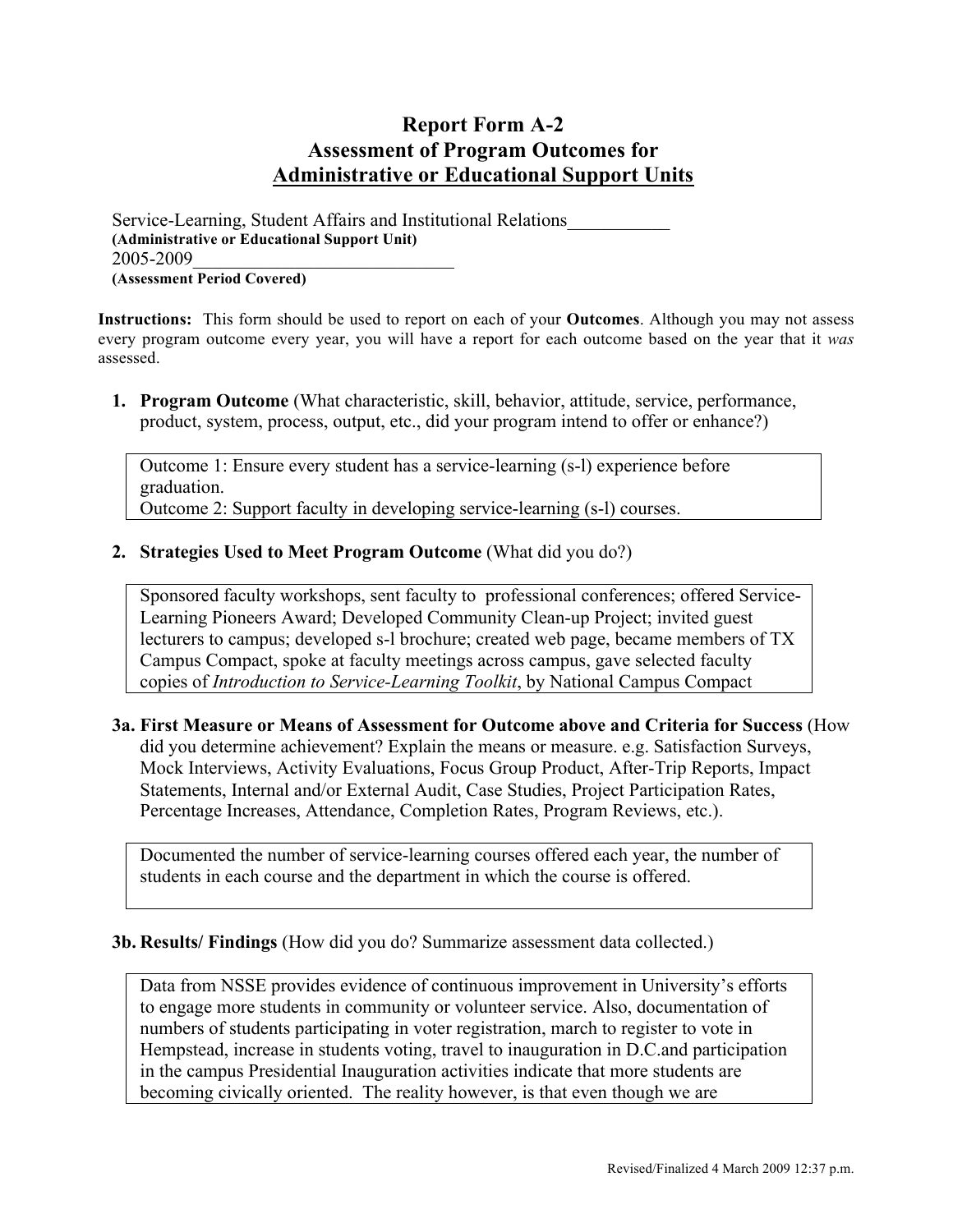increasing the number of faculty offering s-l courses and the number of students being served, we are **not** close to the goal of every student having at least one s-l experience before graduation.

**3c. Use of Results** (How did you use the findings, e.g., maintain, improve, change, etc.)

As a means to encourage more faculty to participate in s-l we offered workshops, brought in speakers and invited the faculty to s-l committee meetings. We initiated the Service-Learning Pioneers Recognition and reception where faculty are provided plaques for including s-l in their classes and we host a reception to provide them university-wide recognition. After learning of student and faculty interest and looking at increased participation, decision was made to hire a staff person to help coordinate the community service and s-l activities. As a way to further encourage students, we are investigating feasibility of including community and s-l on the student's institutional transcript. For 2009, we added recognition of staff who engage in s-l as Service-Learning Pioneers as well as faculty.

**4a. Second Measure or Means of Assessment for Outcome above and Criteria for Success, if available** (How did you determine achievement? Explain the means or measure. e.g. Satisfaction Surveys, Mock Interviews, Activity Evaluations, Focus Group Product, After-Trip Reports, Impact Statements, Internal and/or External Audit, Case Studies, Project Participation Rates, Percentage Increases, Attendance, Completion Rates, Program Reviews, etc.).

Kept record of faculty attending s-l committee meetings; record of faculty attending s-l workshops or conferences; Developed brochure to help faculty understand s-l; support faculty making professional presentations on integrating s-l in their classes; provided limited mini-grants to support faculty s-l projects.

**4b. Results/ Findings** (How did you do? Summarize assessment data collected.)

.

Results of surveys administered at faculty workshops indicate faculty recognize the value of s-l (see Overall Evaluation Feedback, S-L Workshop 2005; PAW Evaluations 2005, 2006, 2007, 2008, 2009). Data collected and analyzed through the National Survey of Student Engagement (NSSE) provides evidence of continuous improvement. NSSE asks, "Which of the following have you done or do you plan to do before you graduate from your institution- community service or volunteer work/" In 2001 students reported 2.749 compared to 3.274 in 2008 where the values on the scale were: 1) Have not decided; 2) Do not plan to do so; 3) Plan to do so and 4) Done. Documentation provided by deans and faculty for S-L Pioneers indicates however, that we do not have enough departments or colleges engaging their faculty in service-learning to achieve the goal. Much remains to be accomplished.

**4c. Use of Results** (How did you use the findings, e.g., maintain, improve, change, etc.)

**Outcome 2**: S-L Pioneers, PAW, encouraging integrating of s-l into ACCESS, creating a position for a student volunteer coordinator were all put in place to promote faculty